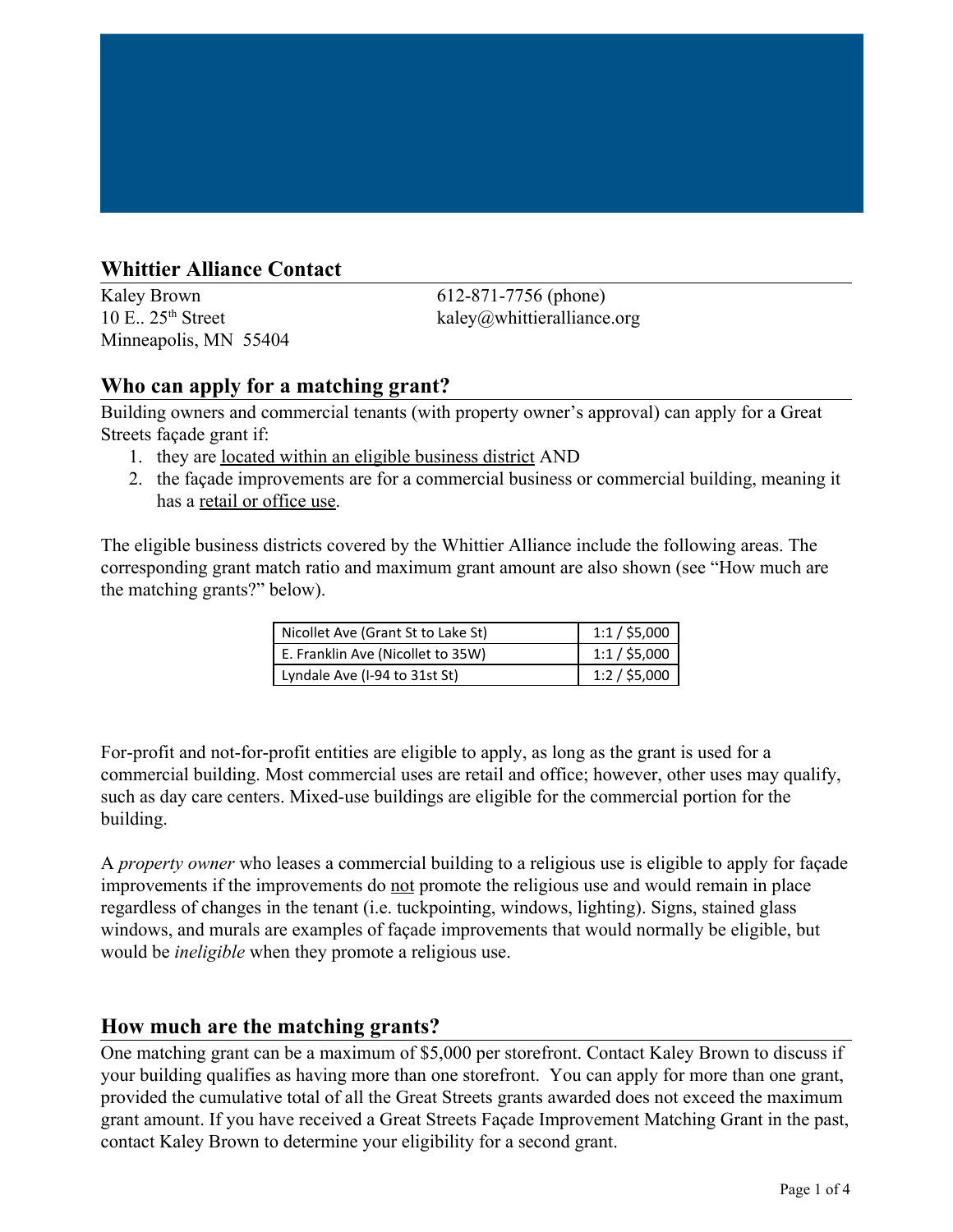All grants must be matched 1:1, where every grant dollar is matched by one dollar, or 1:2, where every grant dollar is matched by two private dollars. Matching dollars can come from any non-Great Streets source. Examples include private equity, NRP funds, and loans. This is a **reimbursement program**. You must complete and pay for the total project cost or total private match, prior to receiving a reimbursement check from Kaley Brown.

# **What will the matching grant dollars pay for?**

Great Streets Matching Grants can pay for many exterior, façade improvements. The work must be visible from a public street, not only an alley. Ask Kaley Brown or Judy Moses at the City for a copy of the Great Streets [Façade Design Guide](http://www.ci.minneapolis.mn.us/cped/docs/facade_design_guide.pdf). The guide shows specific façade improvements that are encouraged and discouraged. **Discouraged activities are not eligible for matching grants.**

The following are eligible improvements for façade matching grants:

- Exterior painting, re-siding, or professional cleaning
- Restoration of exterior finishes and materials
- Masonry repairs and tuck pointing
- Removal of architecturally inappropriate or incompatible exterior finishes and materials
- Restoration of architectural details or removal of materials that cover architectural details
- Repair or replacement of windows and doors (if replacement, windows and doors must be architecturally appropriate)
- Window and cornice flashing and repair
- Canopy or awning installation or repair
- Murals
- **•** Installation or repair of exterior signage
- Removal of barriers to access the building from outside for people with disabilities
- Exterior lighting
- Contracted labor related to any of the above improvements, including design work for improvements that are completed
- Wall, window, hanging, and monument signs advertising the business name and identity
- Living wall or "green façade"
- More than one improvement project, keeping in mind the maximum grant amount per business or storefront

**The City of Minneapolis requires permits for most of the eligible improvements listed here. It is critical that business and building owners work with City Zoning staff on designs and obtain all necessary permits before beginning work. If you have** *any* **questions about permits, please visit [Minneapolis Development Review,](http://www.ci.minneapolis.mn.us/mdr/) call 612-673-3000, or visit the Public Service Center at 250 South 4th Street, Room 300 (downtown Minneapolis).**

### **What will the matching grant dollars NOT pay for?**

The following activities are not eligible for matching grants:

- Improvements in progress or completed prior to preliminary approval
- Routine maintenance that is not part of an eligible façade improvement project
- Billboards
- Roofing
- Mechanicals and HVAC systems
- **•** Interior work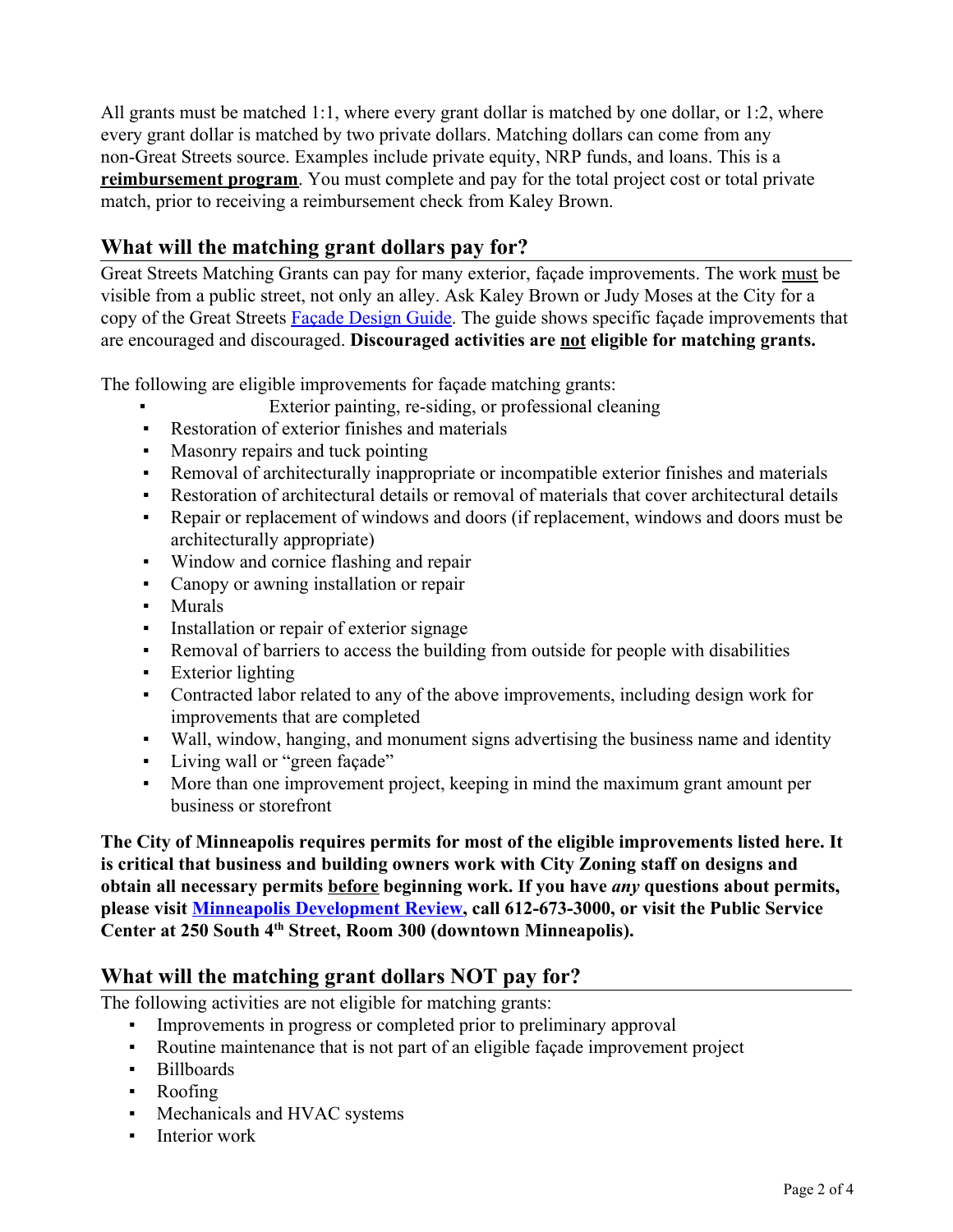- New construction
- Pylon, temporary, or roof signs
- **•** Interior window displays
- Security systems (including metal roll down gates, window bars, cameras)
- Trash and mechanical enclosures
- Fencing
- Landscaping
- Parking areas
- Bike parking \*
- **•** Improvements to non-commercial buildings
- Improvement to a building interior, rear, or side not visible from the main street
- Discouraged activities as listed in the Façade Design Guide
- Any other improvement **not** deemed eligible on the above list

\* Funding is available to assist businesses interested in installing bike racks. The City can pay for half of the cost of purchasing racks when funds are available. [See the Bicycle Rack Cost Share](http://lakestreetcouncil.us2.list-manage.com/track/click?u=ef25dbd62b2447308a2e3e78f&id=f256a3492e&e=599a63c6a5) [Program website](http://lakestreetcouncil.us2.list-manage.com/track/click?u=ef25dbd62b2447308a2e3e78f&id=f256a3492e&e=599a63c6a5) or call 612-673-2129 to learn more.

The City has small business loan programs with favorable interest rates to assist with many building interior and system improvements that are not eligible for façade matching grants. Visit the City website ([http://www.ci.minneapolis.mn.us/cped/business\\_finance\\_home.asp](http://www.ci.minneapolis.mn.us/cped/business_finance_home.asp)) or contact Judy Moses at 612-673-5283 or judy.moses@minneapolismn.gov for more information.

### **How do I receive a grant?**

#### **Step 1: Be sure you meet program requirements.**

- $\triangleright$  The property is located in an [eligible area with an active façade contract](http://www.ci.minneapolis.mn.us/cped/docs/list_of_eligible_areas.pdf).
- $\vee$  The property is up-to-date on all property taxes.
- $\vee$  All construction management is your responsibility.
- $\triangleright$  This is a reimbursement program; you must complete and pay for the private match for the work before Kaley Brown will issue a reimbursement check. See step 6 for further information.
- **Step 2: Set-up a meeting with Kaley Brown to discuss your project** and review the Great Streets [Façade Design Guide.](http://www.ci.minneapolis.mn.us/cped/docs/facade_design_guide.pdf)

#### **Step 3: Submit the Great Streets Business Application and Participation Agreement to Kaley Brown.**

Be sure to include the following:

- a. A written description of the project, including drawings, before photographs of the building, and other supporting materials that accurately represent scope and intent of project improvements.
- b. Evidence you have the matching dollars available.
- c. Two (2) contractors' bids that meet the following guidelines.
	- i. Both bids must be for identical scopes of work.
	- ii. If qualified to do so, you may perform the work yourself; however, grant funds can **only** be used to compensate for materials, not for labor or the purchase or rental of tools and equipment. Sweat equity labor includes that of a friend, relative, or anyone with a financial interest in the business or property.
	- iii. Evidence that contractors are licensed, bonded, and/or insured.